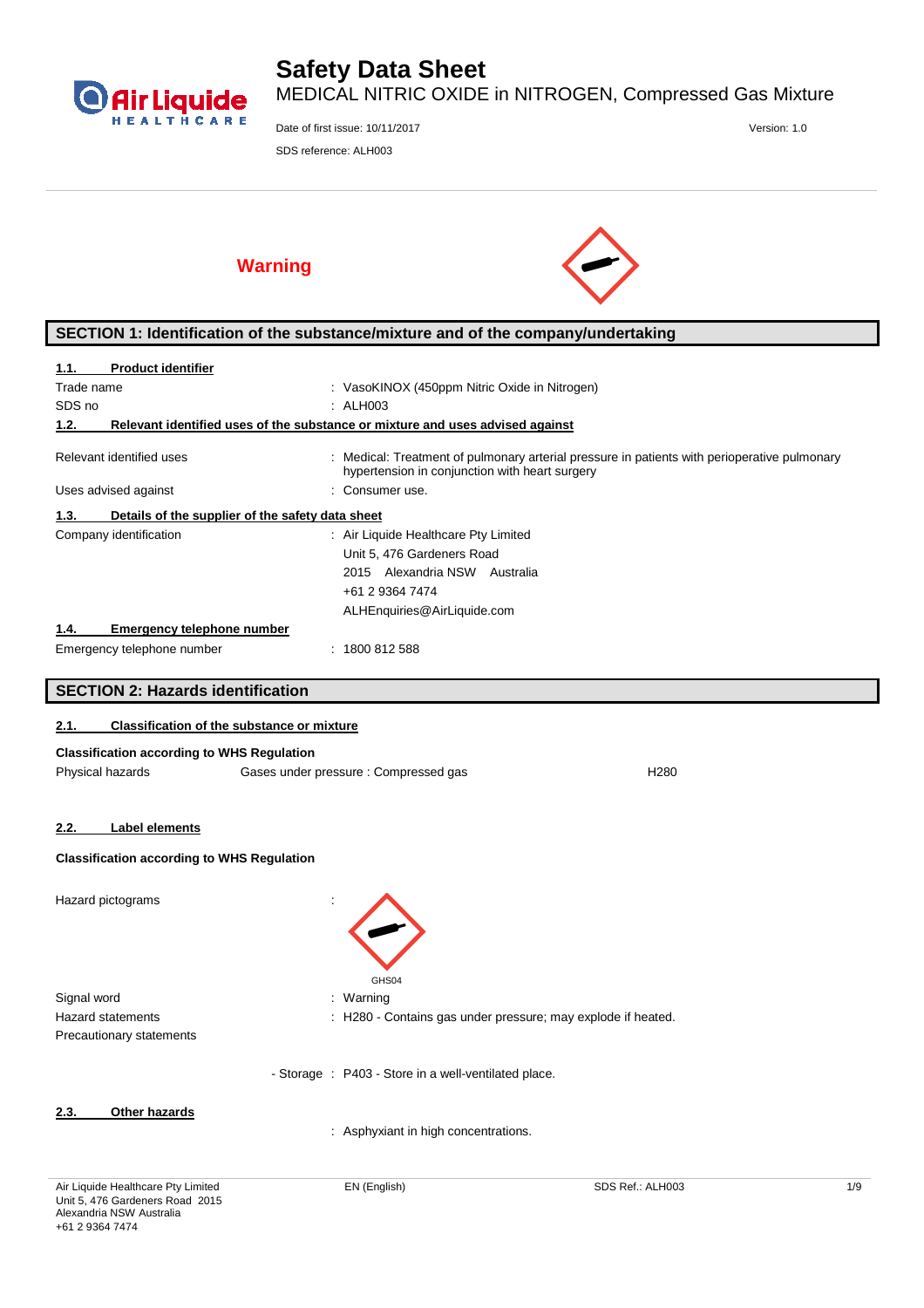

SDS Ref.: ALH003

# **SECTION 3: Composition/information on ingredients**

#### **3.1.** Substances: Not applicable

#### **3.2. Mixtures**

| <b>Name</b>  | <b>Product identifier</b> | %       | <b>Classification according to WHS</b><br><b>Regulation</b>                                                                   |
|--------------|---------------------------|---------|-------------------------------------------------------------------------------------------------------------------------------|
| Nitrogen     | (CAS-No.) 7727-37-9       | Balance | Press. Gas (Comp.), H280                                                                                                      |
| Nitric oxide | (CAS-No.) 10102-43-9      | 0.045   | Ox. Gas 1. H270<br>Press. Gas (Comp.), H280<br>Acute Tox. 1 (Inhalation:gas), H330<br>Skin Corr. 1B, H314<br>Eve Dam. 1. H318 |

Full text of R- and H-statements: see section 16

Contains no other components or impurities which will influence the classification of the product.

### **SECTION 4: First aid measures**

| 4.1.<br>Description of first aid measures                           |                                                                                                                                                                        |
|---------------------------------------------------------------------|------------------------------------------------------------------------------------------------------------------------------------------------------------------------|
| - Inhalation                                                        | : Remove victim to uncontaminated area wearing self containing breathing apparatus. Keep<br>victim warm and rested. Apply artificial respiration if breathing stopped. |
| - Skin contact                                                      | : Adverse effects not expected from this product.                                                                                                                      |
| - Eye contact                                                       | : Adverse effects not expected from this product.                                                                                                                      |
| - Ingestion                                                         | : Ingestion is not considered a potential route of exposure.                                                                                                           |
| Most important symptoms and effects, both acute and delayed<br>4.2. |                                                                                                                                                                        |
|                                                                     | : In high concentrations may cause cause asphyxiation.                                                                                                                 |
|                                                                     | Symptons may include loss of mobility/consciousness.                                                                                                                   |
|                                                                     | Victim may not be aware of asphyxiation.                                                                                                                               |
| 4.3.                                                                | Indication of any immediate medical attention and special treatment needed                                                                                             |
|                                                                     | : None.                                                                                                                                                                |

## **SECTION 5: Firefighting measures**

#### **5.1. Extinguishing media**

| - Suitable extinguishing media | : Water spray or fog. |
|--------------------------------|-----------------------|
|--------------------------------|-----------------------|

# - Unsuitable extinguishing media : Do not use water jet to extinguish.

# **5.2. Special hazards arising from the substance or mixture**

Specific hazards **Specific hazards** : Exposure to fire may cause containers to rupture/explode.

- Hazardous combustion products : Nitric oxide/nitrogen dioxide.
- **5.3. Advice for fire-fighters**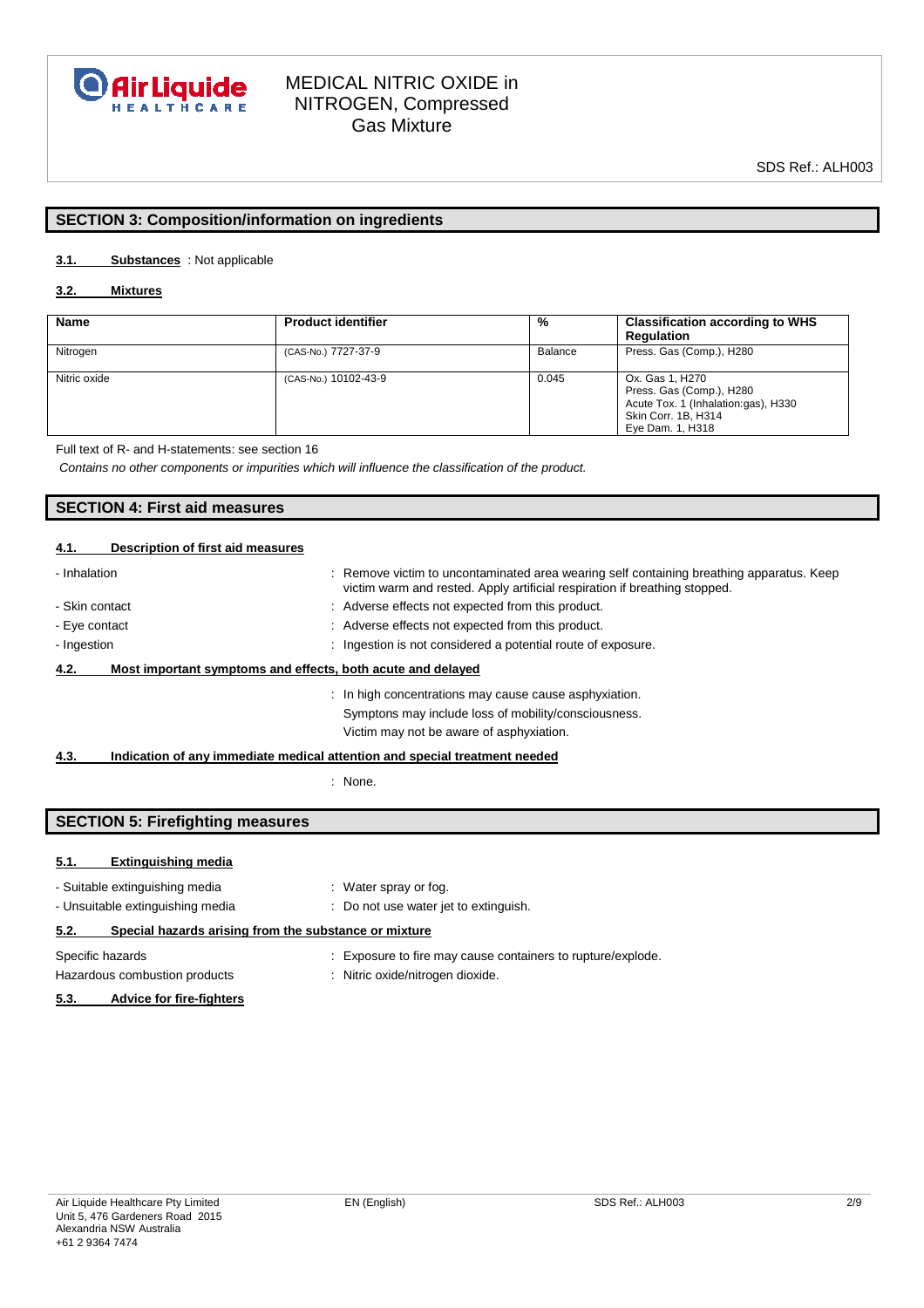

SDS Ref.: ALH003

| Specific methods                               | Use fire control measures appropriate for the surrounding fire. Exposure to fire and heat<br>÷<br>radiation may cause gas receptacles to rupture. Cool endangered receptacles with water spray<br>jet from a protected position. Prevent water used in emergency cases from entering sewers and<br>drainage systems.<br>If possible, stop flow of product.<br>Use water spray or fog to knock down fire fumes if possible.<br>Move containers away from the fire area if this can be done without risk.<br>Use self-contained breathing apparatus. |  |  |
|------------------------------------------------|----------------------------------------------------------------------------------------------------------------------------------------------------------------------------------------------------------------------------------------------------------------------------------------------------------------------------------------------------------------------------------------------------------------------------------------------------------------------------------------------------------------------------------------------------|--|--|
| Special protective equipment for fire fighters | Standard protective clothing and equipment (Self Contained Breathing Apparatus) for fire<br>fighters.<br>Standard EN 137 - Self-contained open-circuit compressed air breathing apparatus with full<br>face mask.<br>Standard EN 469 - Protective clothing for firefighters.<br>Standard EN 659 - Protective gloves for firefighters.                                                                                                                                                                                                              |  |  |
| Hazchemcode                                    | : 2TE                                                                                                                                                                                                                                                                                                                                                                                                                                                                                                                                              |  |  |

#### **SECTION 6: Accidental release measures**

#### **6.1. Personal precautions, protective equipment and emergency procedures**

|                                                              | : Try to stop release if safe to do so.                                                               |
|--------------------------------------------------------------|-------------------------------------------------------------------------------------------------------|
| Evacuate area.                                               |                                                                                                       |
| Monitor concentration of released product.                   |                                                                                                       |
|                                                              | Wear self contained breathing apparatus when entering area unless atmosphere is proved to<br>be safe. |
|                                                              | Ensure adequate air ventilation.                                                                      |
|                                                              | Act in accordance with local emergency plan.<br>Stay upwind.                                          |
| <b>Environmental precautions</b><br>6.2.                     |                                                                                                       |
| No additional information available                          |                                                                                                       |
| 6.3.<br>Methods and material for containment and cleaning up |                                                                                                       |
|                                                              | : Ventilate area.                                                                                     |
| Reference to other sections<br>6.4.                          |                                                                                                       |
|                                                              | $\therefore$ See also sections 8 and 13.                                                              |
| <b>SECTION 7: Handling and storage</b>                       |                                                                                                       |
|                                                              |                                                                                                       |
| Precautions for safe handling<br>7.1.                        |                                                                                                       |
| Safe use of the product                                      | : The product must be handled in accordance with good industrial hygiene and safety                   |

procedures. Only experienced and properly instructed persons should handle gases under pressure. Consider pressure relief device(s) in gas installations. Ensure the complete gas system was (or is regularly) checked for leaks before use. Do not smoke while handling product. Use only properly specified equipment which is suitable for this product, its supply pressure and temperature. Contact your gas supplier if in doubt. Avoid suck back of water, acid and alkalis. Do not breathe gas. Avoid release of product into atmosphere.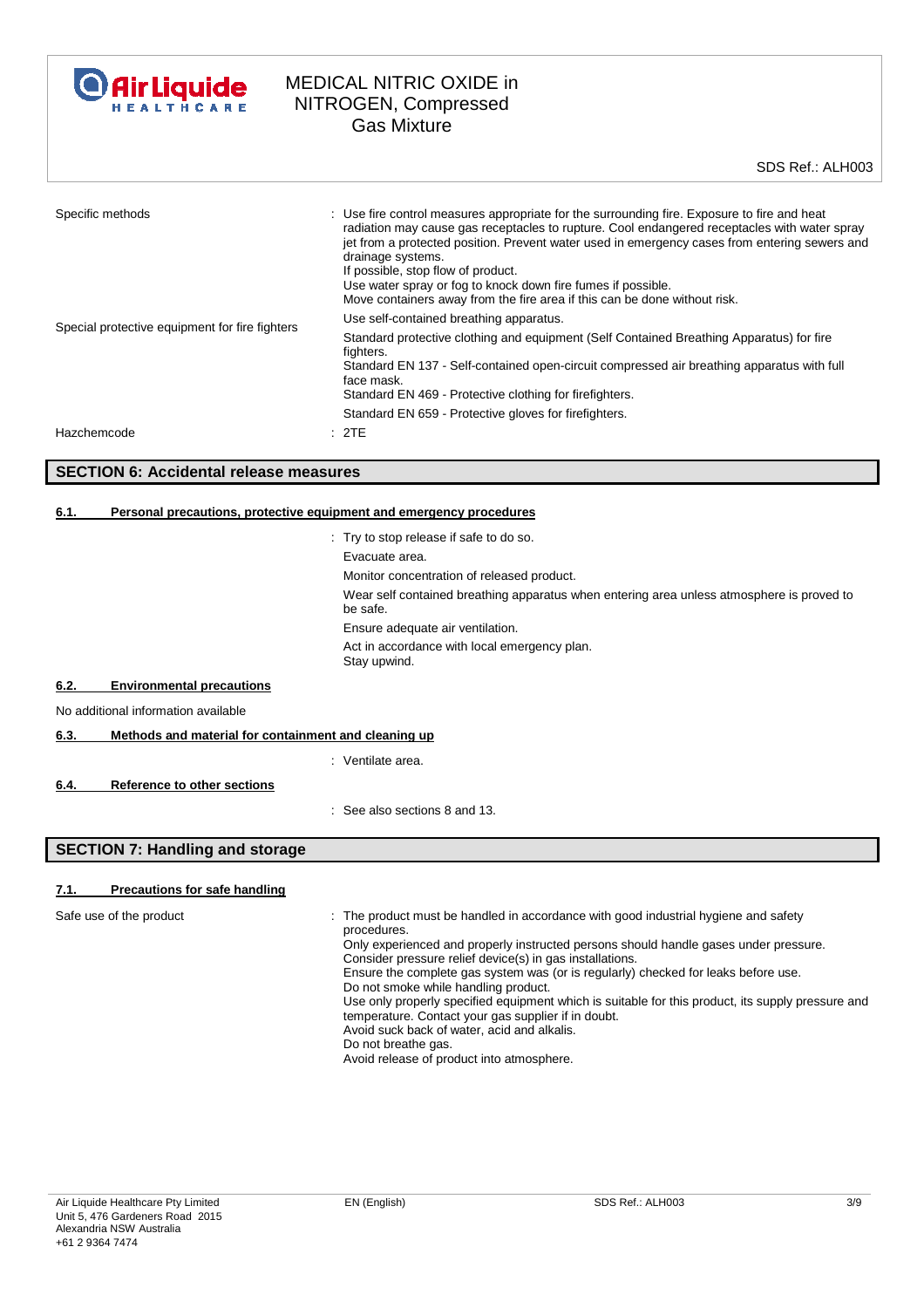

SDS Ref.: ALH003

| Safe handling of the gas receptacle                                  | Refer to supplier's container handling instructions.<br>Do not allow backfeed into the container.<br>Protect cylinders from physical damage; do not drag, roll, slide or drop.<br>When moving cylinders, even for short distances, use a cart (trolley, hand truck, etc.) designed<br>to transport cylinders.<br>Leave valve protection caps in place until the container has been secured against either a wall<br>or bench or placed in a container stand and is ready for use.<br>If user experiences any difficulty operating cylinder valve discontinue use and contact supplier.<br>Never attempt to repair or modify container valves or safety relief devices.<br>Damaged valves should be reported immediately to the supplier.<br>Keep container valve outlets clean and free from contaminants particularly oil and water.<br>Replace valve outlet caps or plugs and container caps where supplied as soon as container is<br>disconnected from equipment.<br>Close container valve after each use and when empty, even if still connected to equipment.<br>Never attempt to transfer gases from one cylinder/container to another.<br>Never use direct flame or electrical heating devices to raise the pressure of a container.<br>Do not remove or deface labels provided by the supplier for the identification of the cylinder<br>contents.<br>Suck back of water into the container must be prevented. |
|----------------------------------------------------------------------|-------------------------------------------------------------------------------------------------------------------------------------------------------------------------------------------------------------------------------------------------------------------------------------------------------------------------------------------------------------------------------------------------------------------------------------------------------------------------------------------------------------------------------------------------------------------------------------------------------------------------------------------------------------------------------------------------------------------------------------------------------------------------------------------------------------------------------------------------------------------------------------------------------------------------------------------------------------------------------------------------------------------------------------------------------------------------------------------------------------------------------------------------------------------------------------------------------------------------------------------------------------------------------------------------------------------------------------------------------------------------------------------------------------------------|
| Conditions for safe storage, including any incompatibilities<br>7.2. | Open valve slowly to avoid pressure shock.                                                                                                                                                                                                                                                                                                                                                                                                                                                                                                                                                                                                                                                                                                                                                                                                                                                                                                                                                                                                                                                                                                                                                                                                                                                                                                                                                                              |
|                                                                      | Observe all regulations and local requirements regarding storage of containers.<br>Containers should not be stored in conditions likely to encourage corrosion.<br>Container valve guards or caps should be in place.<br>Containers should be stored in the vertical position and properly secured to prevent them from<br>falling over.<br>Stored containers should be periodically checked for general condition and leakage.<br>Keep container below 50°C in a well ventilated place.<br>Store containers in location free from fire risk and away from sources of heat and ignition.<br>Keep away from combustible materials.                                                                                                                                                                                                                                                                                                                                                                                                                                                                                                                                                                                                                                                                                                                                                                                       |
| Specific end use(s)<br>7.3.                                          |                                                                                                                                                                                                                                                                                                                                                                                                                                                                                                                                                                                                                                                                                                                                                                                                                                                                                                                                                                                                                                                                                                                                                                                                                                                                                                                                                                                                                         |

: None.

## **SECTION 8: Exposure controls/personal protection**

#### **8.1. Control parameters**

| Nitric oxide (10102-43-9)               |                            |                     |
|-----------------------------------------|----------------------------|---------------------|
| OEL:<br>.: Occupational Exposure Limits |                            |                     |
| Australia                               | $TWA$ (ma/m <sup>3</sup> ) | $31 \text{ ma/m}^3$ |
|                                         | TWA.<br>: (ppm             | 25 ppm              |
|                                         |                            |                     |

DNEL (Derived-No Effect Level) : No data available.

PNEC (Predicted No-Effect Concentration) : No data available.

# **8.2. Exposure controls**

#### **8.2.1. Appropriate engineering controls**

|                                                                                                   |                                                                                       | : Systems under pressure should be regularly checked for leakages.<br>Ensure exposure is below occupational exposure limits (where available).<br>Consider the use of a work permit system e.g. for maintenance activities.                                                                   |     |
|---------------------------------------------------------------------------------------------------|---------------------------------------------------------------------------------------|-----------------------------------------------------------------------------------------------------------------------------------------------------------------------------------------------------------------------------------------------------------------------------------------------|-----|
| 8.2.2.<br>Individual protection measures, e.g. personal protective equipment                      |                                                                                       |                                                                                                                                                                                                                                                                                               |     |
|                                                                                                   | following recommendations should be considered:                                       | $\therefore$ A risk assessment should be conducted and documented in each work area to assess the risks<br>related to the use of the product and to select the PPE that matches the relevant risk. The<br>PPE compliant to the recommended Australian or EN/ISO standards should be selected. |     |
| • Eye/face protection                                                                             | : Wear safety glasses with side shields.<br>protectors for occupational applications. | Standard EN 166 - Personal eye-protection – specifications; AS/NZS 1337.1 – Eye and face                                                                                                                                                                                                      |     |
| Air Liquide Healthcare Pty Limited<br>Unit 5, 476 Gardeners Road 2015<br>Alexandria NSW Australia | EN (English)                                                                          | SDS Ref.: ALH003                                                                                                                                                                                                                                                                              | 4/9 |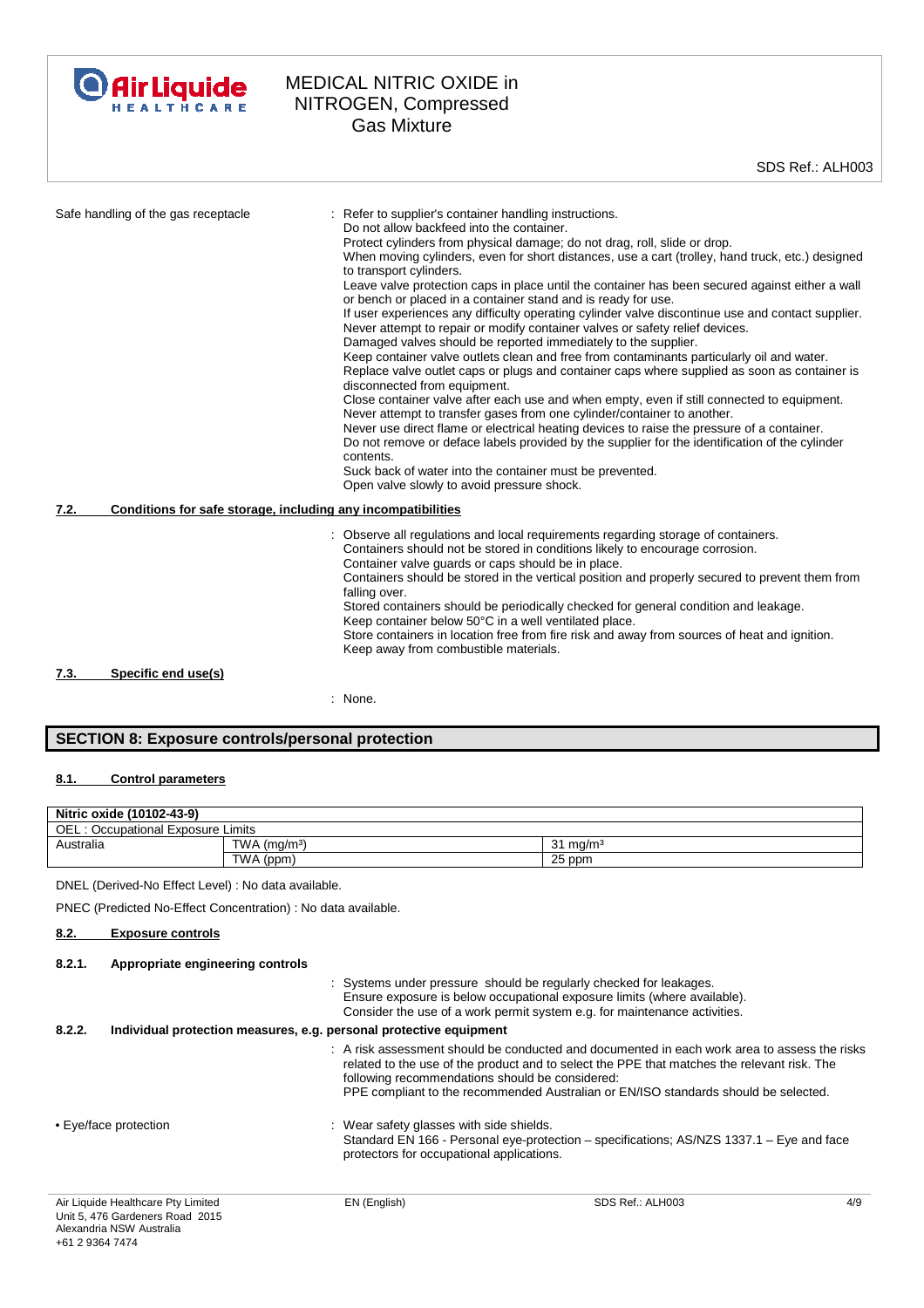

#### • Skin protection

| - Hand protection                                | : Wear working gloves when handling gas containers.<br>Standard EN 388 - Protective gloves against mechanical risk; AS/NZS 2161.3 - Occupational<br>protective gloves, protection against mechanical risks.                                                                                                                                                                                                                                                                                                                   |  |
|--------------------------------------------------|-------------------------------------------------------------------------------------------------------------------------------------------------------------------------------------------------------------------------------------------------------------------------------------------------------------------------------------------------------------------------------------------------------------------------------------------------------------------------------------------------------------------------------|--|
| - Other                                          | : Wear safety shoes while handling containers.<br>Standard EN ISO 20345 - Personal protective equipment - Safety footwear; AS/NZS 2210.1 -<br>Safety, protective and occupational footwear, quide to selection care and use.                                                                                                                                                                                                                                                                                                  |  |
| • Respiratory protection                         | : Gas filters may be used if all surrounding conditions e.g. type and concentration of the<br>contaminant(s) and duration of use are known.<br>Use gas filters with full face mask, where exposure limits may be exceeded for a short-term<br>period, e.g. connecting or disconnecting containers.<br>Gas filters do not protect against oxygen deficiency.<br>Standard EN 14387 - Gas filter(s), combined filter(s) and full face mask; AS/NZS 1715 -<br>Selection, use and maintenance of respiratory protective equipment. |  |
| • Thermal hazards                                | : None in addition to the above sections                                                                                                                                                                                                                                                                                                                                                                                                                                                                                      |  |
| 8.2.3.<br><b>Environmental exposure controls</b> | : Refer to local regulations for restriction of emissions to the atmosphere. See section 13 for                                                                                                                                                                                                                                                                                                                                                                                                                               |  |

# specific methods for waste gas treatment.

# **SECTION 9: Physical and chemical properties**

#### **9.1. Information on basic physical and chemical properties**

Appearance

| Physical state at 20°C / 101.3kPa<br>$\bullet$  | : Gas.                                                                                                     |
|-------------------------------------------------|------------------------------------------------------------------------------------------------------------|
| Colour                                          | Mixture contains one or more component(s) which have the following colour(s):<br>Brownish gas. Colourless. |
| Odour                                           | Odourless.                                                                                                 |
| Odour threshold                                 | Odour threshold is subjective and inadequate to warn of overexposure.                                      |
| pH value                                        | Not applicable for gases and gas mixtures.                                                                 |
| Molar mass                                      | Not applicable for gas mixtures.                                                                           |
| Melting point                                   | Not applicable for gas mixtures.                                                                           |
| Boiling point                                   | Not applicable for gas mixtures.                                                                           |
| Flash point                                     | Not applicable for gases and gas mixtures.                                                                 |
| Evaporation rate (ether=1)                      | Not applicable for gases and gas mixtures.                                                                 |
| Flammability range                              | Non flammable.                                                                                             |
| Vapour pressure [20°C]                          | Not applicable.                                                                                            |
| Vapour pressure [50°C]                          | Not applicable.                                                                                            |
| Relative density, gas (air=1)                   | Lighter or similar to air.                                                                                 |
| Solubility in water                             | : No data available                                                                                        |
| Partition coefficient n-octanol/water [log Kow] | : Not applicable for gas mixtures.                                                                         |
| Auto-ignition temperature                       | Non flammable.                                                                                             |
| Decomposition point [°C]                        | Not applicable.                                                                                            |
| Viscosity [20°C]                                | No reliable data available.                                                                                |
| <b>Explosive Properties</b>                     | Not applicable.                                                                                            |
| <b>Oxidising Properties</b>                     | Not applicable.                                                                                            |
| <b>Other information</b><br>9.2.                |                                                                                                            |
| Other data                                      | : None.                                                                                                    |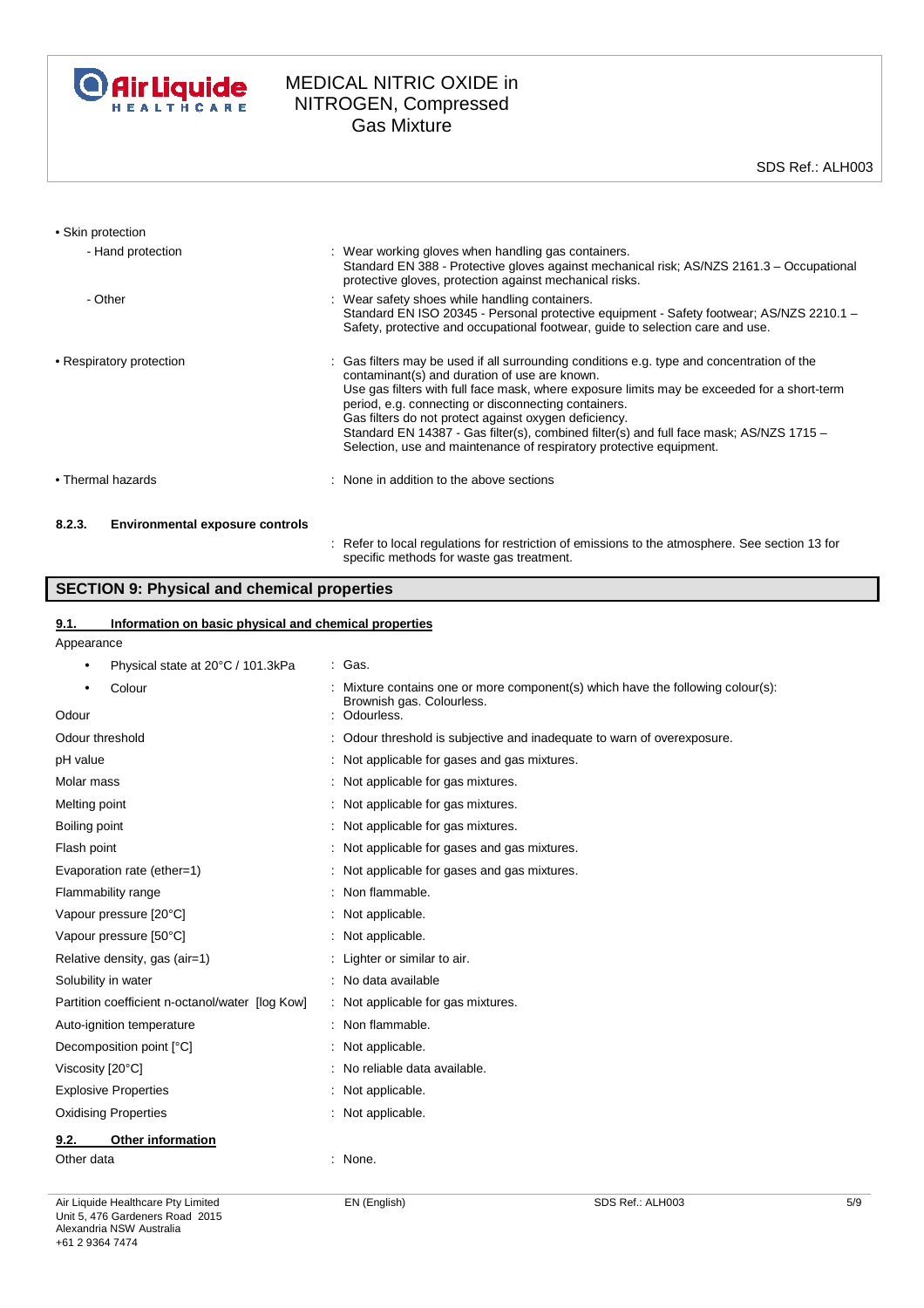

|              | <b>SECTION 10: Stability and reactivity</b> |                                                                                                           |
|--------------|---------------------------------------------|-----------------------------------------------------------------------------------------------------------|
| <u>10.1.</u> | <b>Reactivity</b>                           |                                                                                                           |
|              |                                             | : No reactivity hazard other than the effects described in sub-sections below.                            |
| 10.2.        | <b>Chemical stability</b>                   | : Stable under normal conditions.                                                                         |
| 10.3.        | Possibility of hazardous reactions          |                                                                                                           |
| 10.4.        | <b>Conditions to avoid</b>                  | : No reactivity hazard other than the effects described in sub-sections below.                            |
|              |                                             | : Avoid moisture in installation systems.                                                                 |
| 10.5.        | Incompatible materials                      | : For additional information on compatibility refer to ISO 11114.                                         |
| 10.6.        | Hazardous decomposition products            |                                                                                                           |
|              |                                             | : Under normal conditions of storage and use, hazardous decomposition products should not be<br>produced. |

# **SECTION 11: Toxicological information**

#### **11.1. Information on toxicological effects**

| <b>Acute toxicity</b>                    | : No toxicological effects from this product. |
|------------------------------------------|-----------------------------------------------|
| Nitrogen (7727-37-9)                     |                                               |
| LC50 inhalation rat (ppm)                | 820000 ppm/4h                                 |
| Nitric Oxide (10102-43-9)                |                                               |
| LC50 inhalation rat (ppm)                | 57.5 ppm/4h                                   |
| Skin corrosion/irritation                | : No known effects from this product.         |
| Serious eye damage/irritation            | : No known effects from this product.         |
| Respiratory or skin sensitisation        | : No known effects from this product.         |
| Germ cell mutagenicity                   | : No known effects from this product.         |
| Carcinogenicity                          | : No known effects from this product.         |
| <b>Toxic for reproduction: Fertility</b> | : No known effects from this product.         |
| Toxic for reproduction: unborn child     | : No known effects from this product.         |
| <b>STOT-single exposure</b>              | : No known effects from this product.         |
| <b>STOT-repeated exposure</b>            | : No known effects from this product.         |
| <b>Aspiration hazard</b>                 | : Not applicable for gases and gas mixtures.  |
|                                          |                                               |

| <b>SECTION 12: Ecological information</b> |  |
|-------------------------------------------|--|
|                                           |  |

| Assessment                                | : No ecological damage caused by this product. |                  |     |
|-------------------------------------------|------------------------------------------------|------------------|-----|
| Persistence and degradability<br>12.2.    |                                                |                  |     |
| Assessment                                | : No data available.                           |                  |     |
| <b>Bioaccumulative potential</b><br>12.3. |                                                |                  |     |
| Assessment                                | : No data available.                           |                  |     |
|                                           |                                                |                  |     |
| Air Liquide Healthcare Pty Limited        | EN (English)                                   | SDS Ref.: ALH003 | 6/9 |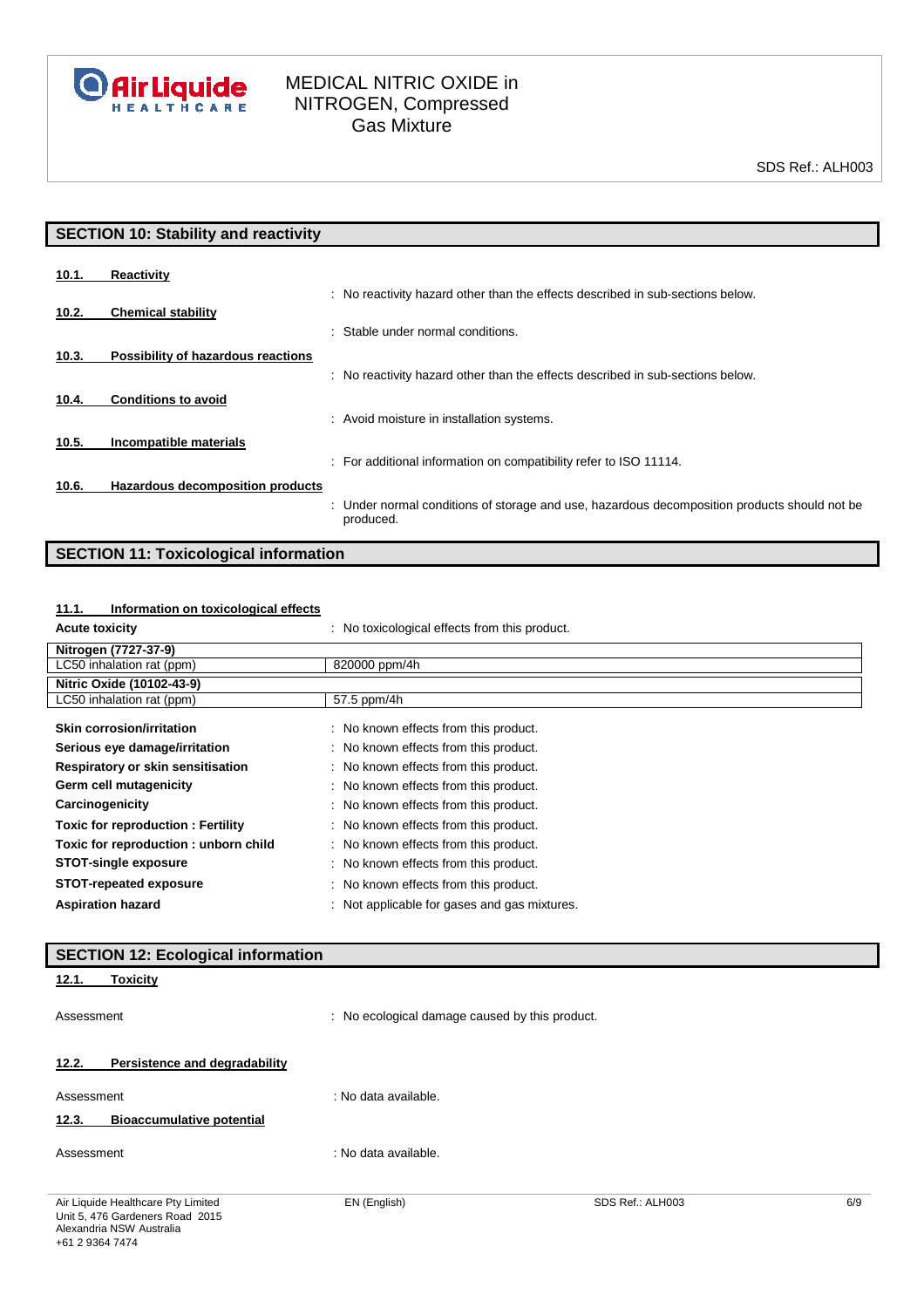

SDS Ref.: ALH003

| <b>Mobility in soil</b><br>12.4.                   |                                                                                                                                                                                                                                                                                                                                                                                                                                              |
|----------------------------------------------------|----------------------------------------------------------------------------------------------------------------------------------------------------------------------------------------------------------------------------------------------------------------------------------------------------------------------------------------------------------------------------------------------------------------------------------------------|
| Assessment                                         | : Because of its high volatility, the product is unlikely to cause ground or water pollution.<br>Partition into soil is unlikely.                                                                                                                                                                                                                                                                                                            |
| <b>Results of PBT and vPvB assessment</b><br>12.5. |                                                                                                                                                                                                                                                                                                                                                                                                                                              |
| Assessment                                         | : No data available.                                                                                                                                                                                                                                                                                                                                                                                                                         |
| 12.6.<br>Other adverse effects                     |                                                                                                                                                                                                                                                                                                                                                                                                                                              |
|                                                    | : No known effects from this product.                                                                                                                                                                                                                                                                                                                                                                                                        |
| Effect on the ozone layer                          | : None.                                                                                                                                                                                                                                                                                                                                                                                                                                      |
| Effect on global warming                           | : No known effects from this product.                                                                                                                                                                                                                                                                                                                                                                                                        |
| <b>SECTION 13: Disposal considerations</b>         |                                                                                                                                                                                                                                                                                                                                                                                                                                              |
| Waste treatment methods<br>13.1.                   |                                                                                                                                                                                                                                                                                                                                                                                                                                              |
|                                                    | Contact supplier if guidance is required.<br>Do not discharge into any place where its accumulation could be dangerous.<br>Ensure that the emission levels from local regulations or operating permits are not exceeded.<br>Refer to the EIGA code of practice Doc.30 "Disposal of Gases", downloadable at<br>http://www.eiga.org for more guidance on suitable disposal methods.<br>Return unused product in original cylinder to supplier. |
| <b>Additional information</b><br>13.2.             | External treatment and disposal of waste should comply with applicable local and/or national<br>regulations                                                                                                                                                                                                                                                                                                                                  |
| <b>SECTION 14: Transport information</b>           |                                                                                                                                                                                                                                                                                                                                                                                                                                              |
| <b>UN</b> number<br>14.1.                          |                                                                                                                                                                                                                                                                                                                                                                                                                                              |
| UN-No.                                             | : 1956                                                                                                                                                                                                                                                                                                                                                                                                                                       |
| 14.2.<br>UN proper shipping name                   |                                                                                                                                                                                                                                                                                                                                                                                                                                              |
| Transport by road/rail (ADR/RID)                   | : COMPRESSED GAS, N.O.S.                                                                                                                                                                                                                                                                                                                                                                                                                     |
| Transport by air (ICAO-TI / IATA-DGR)              | : Compressed gas, n.o.s.                                                                                                                                                                                                                                                                                                                                                                                                                     |
| Transport by sea (IMDG)                            | : COMPRESSED GAS, N.O.S.                                                                                                                                                                                                                                                                                                                                                                                                                     |
| <b>Transport hazard class(es)</b><br>14.3.         |                                                                                                                                                                                                                                                                                                                                                                                                                                              |
| Labelling                                          |                                                                                                                                                                                                                                                                                                                                                                                                                                              |
|                                                    | 2.2 : Non-flammable, non-toxic gases                                                                                                                                                                                                                                                                                                                                                                                                         |
| Transport by road/rail (ADG)                       |                                                                                                                                                                                                                                                                                                                                                                                                                                              |
| Class                                              | $\therefore$ 2                                                                                                                                                                                                                                                                                                                                                                                                                               |
| Hazchemcode                                        | : 2TE                                                                                                                                                                                                                                                                                                                                                                                                                                        |
| Hazard identification number                       | $\therefore$ 20                                                                                                                                                                                                                                                                                                                                                                                                                              |
| <b>Tunnel Restriction</b>                          | : E - Passage forbidden through tunnels of category E                                                                                                                                                                                                                                                                                                                                                                                        |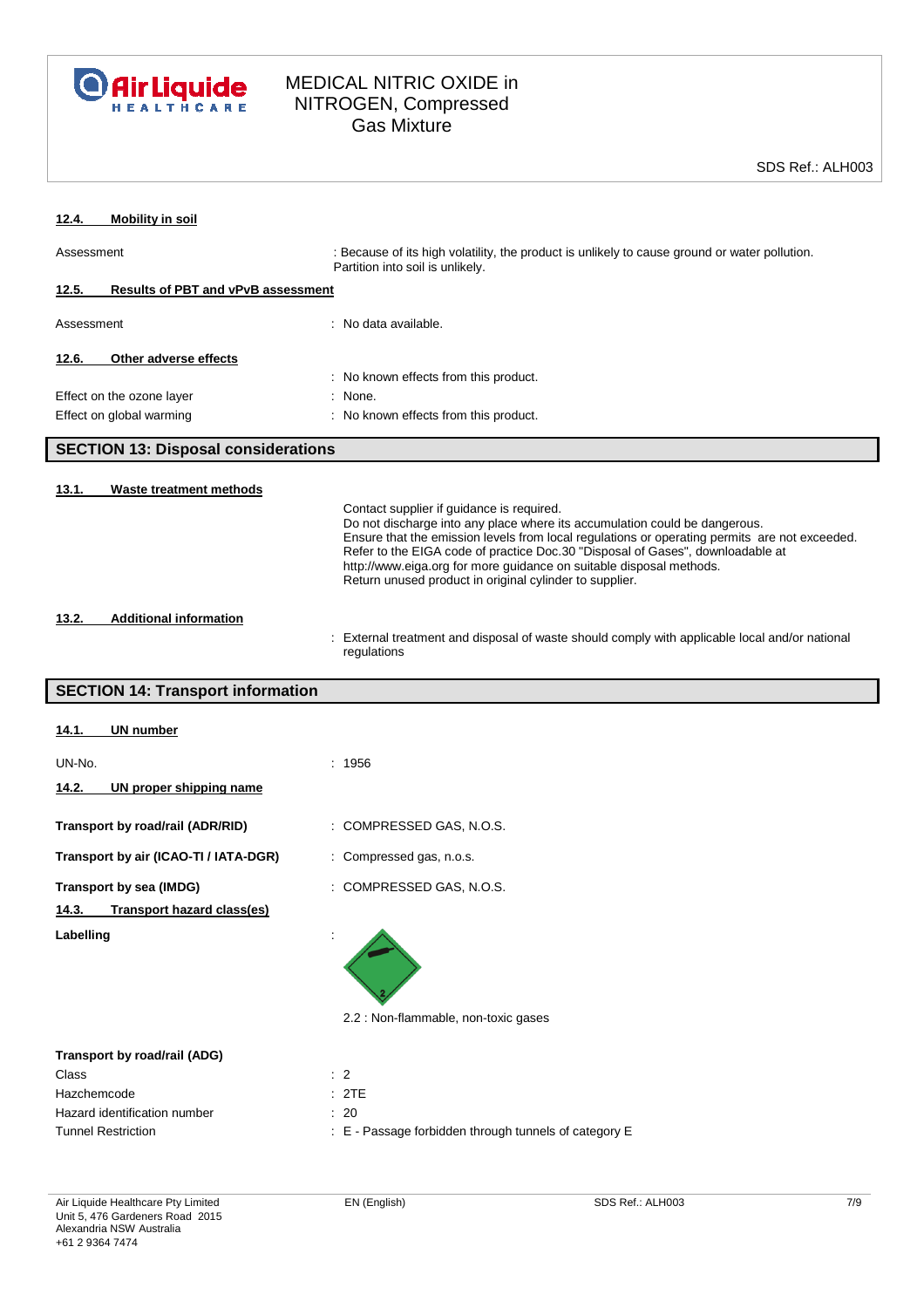

SDS Ref.: ALH003

| Transport by air (ICAO-TI / IATA-DGR) |                                                                                                                                                                                                                                                                                                                                                                                                                                                                                                                                                                                                                                                                                                                                          |
|---------------------------------------|------------------------------------------------------------------------------------------------------------------------------------------------------------------------------------------------------------------------------------------------------------------------------------------------------------------------------------------------------------------------------------------------------------------------------------------------------------------------------------------------------------------------------------------------------------------------------------------------------------------------------------------------------------------------------------------------------------------------------------------|
| Class / Div. (Sub. risk(s))           | : 2.2                                                                                                                                                                                                                                                                                                                                                                                                                                                                                                                                                                                                                                                                                                                                    |
| Transport by sea (IMDG)               |                                                                                                                                                                                                                                                                                                                                                                                                                                                                                                                                                                                                                                                                                                                                          |
| Class / Div. (Sub. risk(s))           | : 2.2                                                                                                                                                                                                                                                                                                                                                                                                                                                                                                                                                                                                                                                                                                                                    |
| Emergency Schedule (EmS) - Fire       | $: F-C$                                                                                                                                                                                                                                                                                                                                                                                                                                                                                                                                                                                                                                                                                                                                  |
| Emergency Schedule (EmS) - Spillage   | $\cdot$ S-V                                                                                                                                                                                                                                                                                                                                                                                                                                                                                                                                                                                                                                                                                                                              |
| 14.4.<br>Packing group                |                                                                                                                                                                                                                                                                                                                                                                                                                                                                                                                                                                                                                                                                                                                                          |
| Transport by road/rail (ADR/RID)      | : Not applicable                                                                                                                                                                                                                                                                                                                                                                                                                                                                                                                                                                                                                                                                                                                         |
| Transport by air (ICAO-TI / IATA-DGR) | : Not applicable                                                                                                                                                                                                                                                                                                                                                                                                                                                                                                                                                                                                                                                                                                                         |
| Transport by sea (IMDG)               | : Not applicable                                                                                                                                                                                                                                                                                                                                                                                                                                                                                                                                                                                                                                                                                                                         |
| <b>Environmental hazards</b><br>14.5. |                                                                                                                                                                                                                                                                                                                                                                                                                                                                                                                                                                                                                                                                                                                                          |
| Transport by road/rail (ADR/RID)      | : None.                                                                                                                                                                                                                                                                                                                                                                                                                                                                                                                                                                                                                                                                                                                                  |
| Transport by air (ICAO-TI / IATA-DGR) | : None.                                                                                                                                                                                                                                                                                                                                                                                                                                                                                                                                                                                                                                                                                                                                  |
| Transport by sea (IMDG)               | : None.                                                                                                                                                                                                                                                                                                                                                                                                                                                                                                                                                                                                                                                                                                                                  |
| Special precautions for user<br>14.6. |                                                                                                                                                                                                                                                                                                                                                                                                                                                                                                                                                                                                                                                                                                                                          |
| Packing Instruction(s)                |                                                                                                                                                                                                                                                                                                                                                                                                                                                                                                                                                                                                                                                                                                                                          |
| Transport by road/rail (ADR/RID)      | : P200                                                                                                                                                                                                                                                                                                                                                                                                                                                                                                                                                                                                                                                                                                                                   |
| Transport by air (ICAO-TI / IATA-DGR) |                                                                                                                                                                                                                                                                                                                                                                                                                                                                                                                                                                                                                                                                                                                                          |
| Passenger and Cargo Aircraft          | : 200                                                                                                                                                                                                                                                                                                                                                                                                                                                                                                                                                                                                                                                                                                                                    |
| Cargo Aircraft only                   | 200                                                                                                                                                                                                                                                                                                                                                                                                                                                                                                                                                                                                                                                                                                                                      |
| Transport by sea (IMDG)               | : P200                                                                                                                                                                                                                                                                                                                                                                                                                                                                                                                                                                                                                                                                                                                                   |
| Special transport precautions         | : Avoid transport on vehicles where the load space is not separated from the driver's<br>compartment.<br>Ensure vehicle driver is aware of the potential hazards of the load and knows what to do in the<br>event of an accident or an emergency.<br>Before transporting product containers:<br>- Ensure there is adequate ventilation.<br>- Ensure that containers are firmly secured.<br>- Ensure cylinder valve is closed and not leaking.<br>- Ensure valve outlet cap nut or plug (where provided) is correctly fitted.<br>- Ensure valve protection device (where provided) is correctly fitted.<br>Do not load or transport containers other than in accordance with load restraint guidelines and<br>relevant road safety rules. |
| <b>HAZCHEMCODE</b>                    | :2TE                                                                                                                                                                                                                                                                                                                                                                                                                                                                                                                                                                                                                                                                                                                                     |
|                                       |                                                                                                                                                                                                                                                                                                                                                                                                                                                                                                                                                                                                                                                                                                                                          |

## **14.7. Transport in bulk according to Annex II of MARPOL 73/78 and the IBC Code**

: Not applicable.

# **SECTION 15: Regulatory information**

#### **15.1. Safety, health and environmental regulations/legislation specific for the substance or mixture**